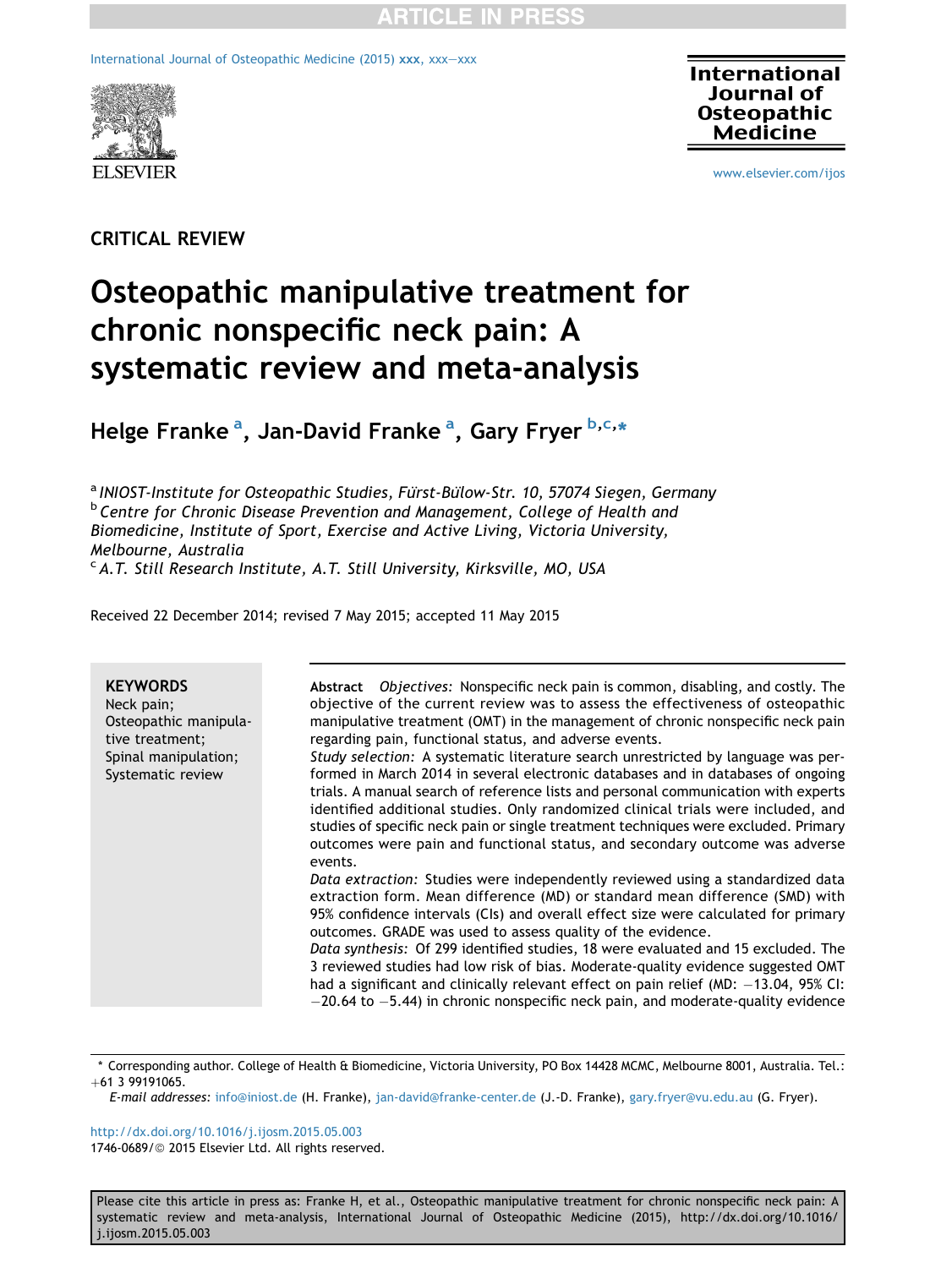suggested a non-significant difference in favour of OMT for functional status (SMD:  $-0.38$ , 95% CI:  $-0.88$  to 0.11). No serious adverse events were reported. Conclusion: Based on the 3 included studies, the review suggested clinically relevant effects of OMT for reducing pain in patients with chronic nonspecific neck pain. Given the small sample sizes, different comparison groups, and lack of long-term measurements in the few available studies, larger, high-quality randomized controlled trials with robust comparison groups are recommended. © 2015 Elsevier Ltd. All rights reserved.

Implications for practice

- The review suggested clinically relevant effects of OMT for reducing pain in patients with chronic nonspecific neck pain.
- This finding will be useful for osteopaths because it supports the use of OMT for patients with neck pain.
- Readers should be aware that the evidence is of moderate quality, and that larger, highquality randomized controlled trials are required to confirm these findings.

## Introduction

Neck pain is experienced by people of all ages; it is as ubiquitous as headaches, abdominal pain, or back pain, and often follows an episodic course similar to low back pain.<sup>[1,2](#page-11-0)</sup> Common in the general population, neck pain has 12-month prevalence estimates ranging from 30% to 50% in adults and from [2](#page-11-0)1% to 42% in children and adolescents.<sup>2</sup> Although neck pain may be persistent and debilitating, neck pain that limits activity is less common than disabling low back pain. Neck pain of unknown origin is commonly referred to as nonspecific neck pain.<sup>[1](#page-11-0)</sup>

Osteopathy is a health approach that emphasizes the role of the musculoskeletal system in health and promotes optimal function of the tissues of the body.<sup>[3](#page-11-0)</sup> Osteopathic manipulative treatment (OMT) typically involves a range of manual techniques. Treatment is characterized by a holistic approach to the patient, and OMT may be applied to many regions and tissues of the body, sometimes remote from the symptomatic area, at the clinical judgement of the practitioner.  $3-5$  $3-5$  $3-5$ 

Even though patients with neck pain visit osteopaths for treatment, the number of patients consulting osteopaths is unclear. In the United Kingdom, osteopaths were estimated to perform 4.38 million treatments in 1998.<sup>[6](#page-11-0)</sup> Neck symptoms are a common presenting complaint of patients in osteopathic practice in the United Kingdom, second only to low back symptoms, and accounted for 15% of presenting symptoms in a national pilot survey<sup>[7](#page-11-0)</sup> and 37% in a snap-shot survey.<sup>[8](#page-11-0)</sup> Similarly, in Australia neck symptoms accounted for 24.5% of complaints, second to low back symptoms.<sup>[9](#page-11-0)</sup> In the United States, where osteopathic physicians have full medical licence, neck pain has been reported to account for 11% of musculoskeletal presentations, following lumbar spine, head, and thoracic spine symptoms.<sup>[10](#page-11-0)</sup>

To our knowledge, no systematic review exists for the treatment of neck pain with OMT. Although research funding bodies favour technique-specific treatment protocols rather than discipline-specific approaches, reviews of discipline-specific treatment of musculoskeletal pain still have an important role and are found in discipline and non-discipline-specific journals alike.<sup>[11](#page-11-0)–[17](#page-11-0)</sup> There is a need for systematic reviews of the effectiveness of OMT. The osteopathic profession in many countries is emerging and unregulated and such reviews are important for the justification of services and regulation. An osteopathic treatment approach is arguably different from single manual technique interventions and other manual therapy treatments and it is unknown whether OMT produces benefits to patients with neck pain and, if so, the magnitude of treatment effects. The objective of this review was to assess the effectiveness of OMT in the management of chronic nonspecific neck pain regarding pain, functional status, and adverse events in randomized clinical trials with adult patients compared with control treatments (no treatment, sham, and all other treatments).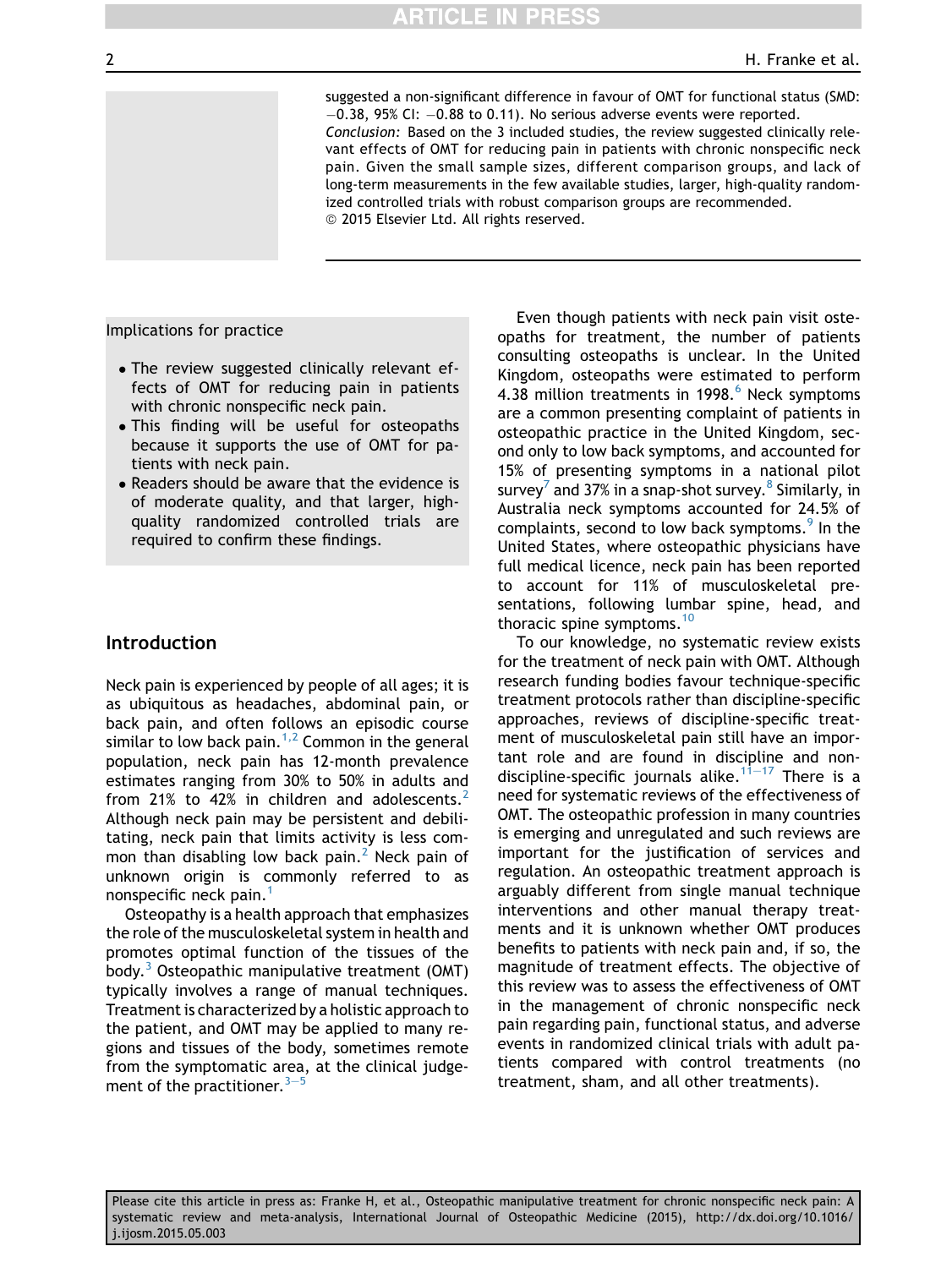## Methods

## Criteria for considering studies for the current review

The research methods and reporting of this study followed PRISMA guidelines.<sup>[18](#page-11-0)</sup>

#### Types of studies

Only randomized controlled trials (RCTs) were included in the current review. Potential studies could be published or unpublished (grey literature) in any language.

#### Types of participants

We included studies of adults (18 years and older) with chronic nonspecific neck pain, defined as pain that is localized to the cervical region, and with a duration of pain greater than 3 months. We excluded studies of specific neck pain, defined as pain with a specific cause, such as a compression fracture, tumour, metastasis, or infection.

#### Types of interventions

Treatment was required to be an OMT intervention performed by an osteopath or osteopathic physician who had a choice of manual techniques, without any technique restrictions or standardized treatment protocols, and used clinical judgement for the treatment selection. Techniques had to be chosen based on the treating practitioner's opinion of what techniques would be most appropriate for the patient.

Allowing practitioners to use their clinical judgement and treat as they normally would in 'real-world' practice is common in pragmatic trials, and this is sometimes known as the 'black box' treatment approach. It has the advantage of good generalizability to everyday practice (external validity), but the disadvantage of not having standardization between practitioners and not being able to define the active constituent(s) of the treatment. In contrast, a standardized proto $col - using a predetermined technique or group of$ techniques  $-$  has good internal validity and repeatability, but poorer external validity (it does not represent what actually occurs in clinical practice). The definition of OMT used in this study best represents real-world osteopathic practice,  $9,19,20$  so the results of this review are more likely to be applicable to osteopaths in practice.

Therefore, our inclusion criteria were RCTs of OMT for chronic nonspecific neck pain where the treating practitioner was an osteopath or osteopathic physician who used clinical judgement to determine the treatment performed. Only studies where an effect size could be assigned to the OMT intervention were considered. If co-interventions were used, they also had to be performed in the control group. Studies were excluded if they used an intervention of a single manual technique, such as high-velocity manipulation.

## Types of comparisons

Studies with any type of comparison intervention (e.g., manual therapy, usual care, sham treatment, untreated) were included.

#### Types of outcome measures

Only patient-reported outcome measures were evaluated.

#### Primary outcomes

The primary outcomes were pain and functional status. Pain was measured by visual analogue scale (VAS), numeric rating scale (NRS), or the McGill Pain Questionnaire. Studies measured functional status using validated neck disability questionnaires, such as the Neck Disability Index.

#### Secondary outcome

This outcome included any kind of adverse event.

#### Data sources and searches

A systematic literature search was performed in March 2014 in the following electronic databases: Cochrane Central Register of Controlled Trials (CENTRAL), MEDLINE, EMBASE, CINAHL, PEDro, OSTMED.DR, and Osteopathic Web Research. The following search terms were used: neck pain, cervical pain, cervicalgia, neck ache, cervicobrachial neuralgia, cervicodynia, torticollis, atlanto-occipital joint, thoracic outlet syndrome, osteopathic manipulative treatment, OMT, and osteopathic medicine. A search strategy for one of the databases is provided in [Table 1](#page-3-0). In addition to the listed databases, an ongoing trial database was also screened (metaRegister of Controlled Trials [http://controlled-trials.com/](http://controlled-trials.com/mrct/) [mrct/\)](http://controlled-trials.com/mrct/). Our search was supplemented by citation tracking of the identified trials and a manual search of the reference lists for all relevant papers that were not listed in the electronic databases. There were no language or date restrictions.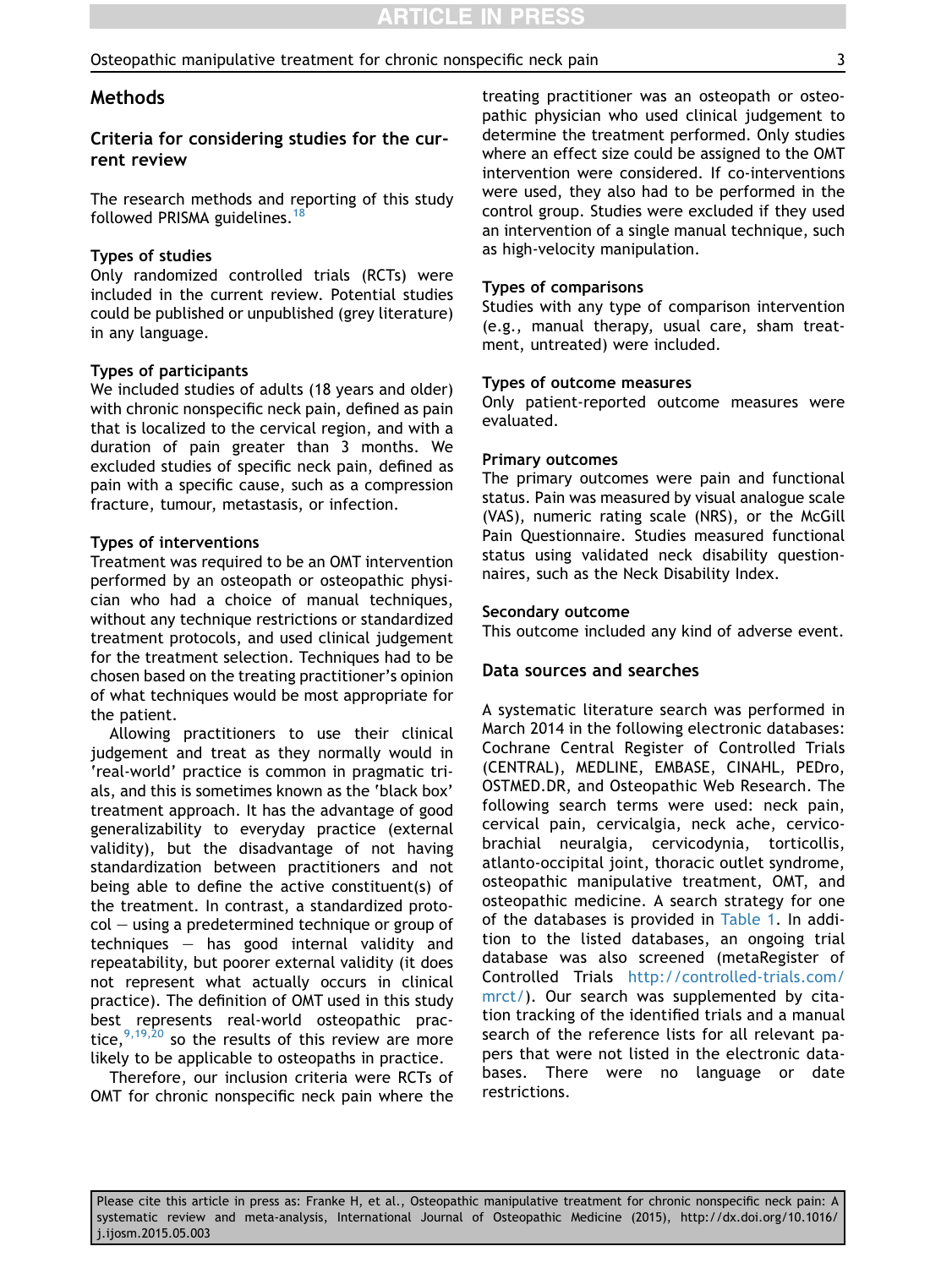## <span id="page-3-0"></span>Table 1 Search strategy for MEDLINE database.

- 1. randomized controlled trial[Publication Type]
- 2. controlled clinical trial[Publication Type]
- 3. randomized[Title/Abstract]
- 4. placebo[Title/Abstract]
- 5. randomly[Title/Abstract]
- 6. trial[Title/Abstract]
- 7. groups[Title/Abstract]
- 8. or $/1 7$
- 9. cervicalgia[Title/Abstract]
- 10. neck pain[mh]
- 11. neck ache[Title/Abstract]
- 12. neck adj pain
- 13. cervical pain[Title/Abstract]
- 14. cervicobrachial neuralgia[Title/Abstract]
- 15. whiplash[Title/Abstract]
- 16. torticollis[Title/Abstract]
- 17. atlanto-occipital joint[Title/Abstract]
- 18. thoracic outlet syndrome[Title/Abstract]
- 19. cervicodynia[Title/Abstract]
- 20.  $or/9-19$
- 21. 8 and 20
- 22. osteopathic medicine[MeSH Terms]
- 23. manipulation, osteopathic[MeSH Terms]
- 24. OMT[Title/Abstract]
- 25. or/22 $-24$
- 26. 21 and 25

## Data collection and analysis

#### Study selection

Two of the authors independently screened titles and abstracts of the studies identified by our search strategy. Potentially eligible studies were read in full text and independently evaluated for inclusion in the current review.

#### Data extraction and quality assessment

Two of the authors of the current review independently extracted data from identified studies using a standardized data extraction form.<sup>[21](#page-11-0)</sup>

#### Dealing with missing data

If the article did not contain sufficient information, the authors of the article were contacted for additional information. Some authors were asked for more detail on inclusion criteria, treatment frequency, outcome data, and adverse events. When standard deviations (SDs) were not reported, we estimated these from the confidence intervals (CIs) or other measures of variance, when possible.

#### Assessment of heterogeneity

Heterogeneity refers to the variation in study outcomes between studies and is useful for the interpretation of meta-analysis results.

Assessment of heterogeneity was based on the calculation of  $I^2$ . The Cochrane Collaboration<sup>[21](#page-11-0)</sup> provides the following interpretation of  $I^2$ : 0% to 30%, might not be important; 30% to 60%, may represent moderate heterogeneity; 50% to 90%, may represent substantial heterogeneity; and 75% to 100%, considerable heterogeneity.

## Unit of analysis issues

In cases where 3 or more interventions were evaluated in a single study, we analysed each pairwise comparison separately. In these instances, the total number of participants in the OMT intervention group was divided evenly to be compared to each of the comparison groups.

## Assessment of Risk of Bias

The methodological quality of the studies included in the review was assessed using the Risk of Bias tool from the Cochrane Back Review Group.<sup>[22](#page-11-0)</sup> Discussion and consensus were used by the authors of the current review to resolve disagreements about the methodological quality of the RCTs assessed in the current review. The Risk of Bias criteria included assessment of randomization, blinding, baseline comparability between groups, patient compliance, and dropout rates, and each criterion was scored as low risk, high risk, or unclear. In line with recommendations from the Cochrane Back Review Group, $^{22}$  $^{22}$  $^{22}$  studies were rated as low risk when at least 6 criteria were met and the study had no serious flaws, such as a substantial dropout rate or major imbalance of participant characteristics at baseline. A dropout rate of greater than 50% was defined as a serious flaw, and this data would be excluded from quantitative analysis. When information was missing from the reviewed studies and the authors could not be contacted or when the information was no longer available, the criteria were scored as unclear.

## Measures of treatment effect

Data for the meta-analysis was analysed using Review Manager (RevMan, Version 5.3., Nordic Cochrane Centre, [http://ims.cochrane.org/](http://ims.cochrane.org/revman) [revman\)](http://ims.cochrane.org/revman). For measurements of pain from the included studies, the VAS or NRS scores obtained following completion of the treatment period were converted to a 100-point scale, and the mean difference (MD) with 95% CIs was calculated in a random effects model. For functional status, the standard mean difference (SMD) was also calculated in a random effects model. For the metaanalysis, the first measure point after the last treatment in each of the studies was used, which were at 6 weeks for one study $^{23}$  $^{23}$  $^{23}$  and 11 weeks for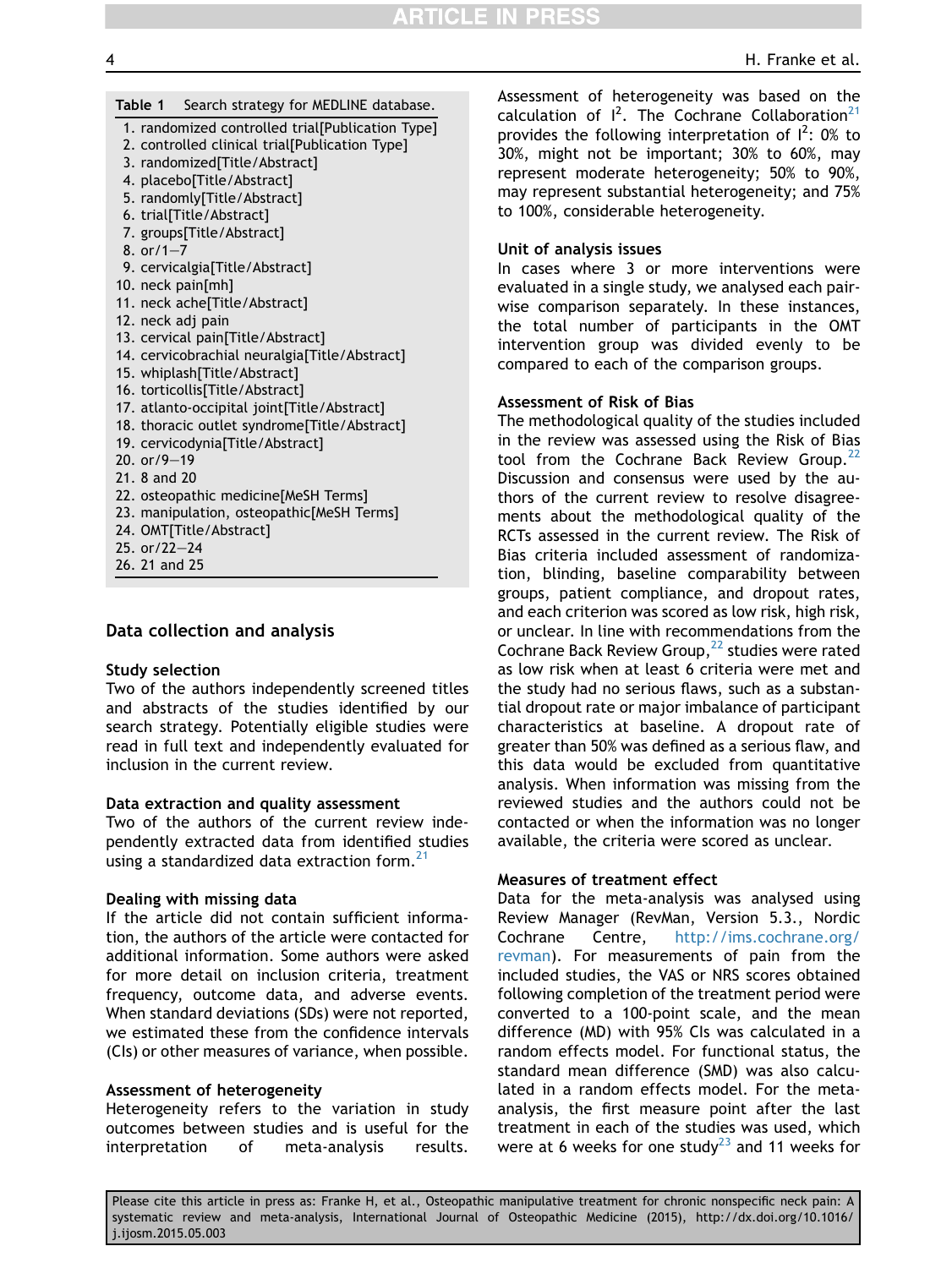the other  $2.^{24,25}$  $2.^{24,25}$  $2.^{24,25}$  Two studies<sup>24,25</sup> also reported follow up scores at 3 months, but given only 2 were available this data was not included in the metaanalysis.

#### Assessment of clinical relevance

Assessment of clinical relevance was made using the recommendations of the Cochrane Back Re-view Group.<sup>[22](#page-11-0)</sup> Therefore, we defined a small effect as MD less than 10% of the pain scale (e.g., 10 mm on a 100-mm VAS) and SMD or d scores less than 0.5. A medium effect was defined as MD 10% to 20% of the scale and SMD or d scores from 0.5 to 0.8. A large effect was defined as MD greater than 20% of the scale and SMD or d scores greater than  $0.8^{22}$  $0.8^{22}$  $0.8^{22}$ 

#### Data synthesis

The overall quality of the evidence for each outcome in the included studies was assessed using the GRADE approach,  $26,27$  as recommended by the updated Cochrane Back Review Group method guidelines. $^{22}$  $^{22}$  $^{22}$  The GRADE approach specifies 4 levels of quality, high, moderate, low and very low, and the highest rating is given for RCT evidence. Authors of systematic reviews can downgrade this level of evidence to moderate, low, or even very low quality evidence, depending on the evaluation of quality of the evidence for each outcome against 5 key domains. The key domains are (1) limitations in design, (2) inconsistency of results, (3) indirectness (i.e., generalizability of the findings), (4) imprecision (downgraded when the total number of participants is less than 400 for each continuous outcome), and (5) other (such as publication bias).

For the current review, the following definitions for quality of evidence were followed. For high quality, further research was very unlikely to change our confidence in the estimate of effect. High quality evidence also had consistent findings in at least 75% of RCTs with no limitations in the study design and no known or suspected reporting biases. For moderate quality, further research was likely to have an important impact on confidence in the estimate of effect and may have changed the estimate; one of the domains was not met. For low quality, further research was very likely to have an important impact on confidence in the estimate of effect and was likely to change the estimate; two of the domains were not met. For very low quality, there was great uncertainty about the estimate; three of the domains were not met. For no evidence, no RCTs were identified that addressed the outcome.

## Results

#### Included studies

The search strategy of the current review identi-fied 299 studies [\(Fig. 1](#page-5-0)). Three studies $23-25$  $23-25$  $23-25$  with 123 participants were included in the qualitative and quantitative analysis. [Table 2](#page-6-0) summarizes the important characteristics of the included studies. Two of the studies came from Germany<sup>[24,25](#page-11-0)</sup> and 1 from Italy. $^{23}$  $^{23}$  $^{23}$  All included studies reported on pain, but only  $2^{23,24}$  $2^{23,24}$  $2^{23,24}$  reported functional status.

## Excluded studies

Fifteen of the 18 identified studies were excluded from our review [\(Fig. 1\)](#page-5-0). In 6 studies, the treatment was not an osteopathic treatment.  $28-33$  $28-33$  $28-33$ Three studies did not use RCT methodology,  $34-36$  $34-36$  $34-36$ and 2 studies focused on neck pain as a result of whiplash injury.  $37,38$  In another 2 studies, we could not differentiate neck pain results from back pain results.[39,40](#page-12-0) Finally, 1 study examined asymptomatic participants, $41$  and another focused on acute neck pain. $42$ 

## Risk of Bias

All of the included studies in the meta-analysis had high internal validity (low risk of bias) ([Table 3](#page-7-0)).

#### Effect of interventions

Results are presented in the forest plots ([Figs. 2](#page-8-0) [and 3](#page-8-0)) and in [Table 4.](#page-9-0) Three studies with 123 participants were analysed for the effect of OMT for pain in chronic nonspecific neck pain. Two studies reported a significant effect on pain in favour of  $OMT$ ,  $^{23,25}$  $^{23,25}$  $^{23,25}$  and one study reported a nonsignificant effect in favour of OMT for current pain, although that study reported a significant effect in favour of OMT for 'average' pain. $^{24}$  $^{24}$  $^{24}$  For pain, the weighted mean baseline in the intervention group was 41.63 mm. There was moderatequality evidence (downgraded due to imprecision because there were fewer than 400 participants) that OMT had a statistically significant and clinically relevant effect on pain relief (MD:  $-13.04$ , 95% CI:  $-20.64$  to  $-5.44$ ) ([Fig. 2](#page-8-0) and [Table 4](#page-9-0)).

Analysis of functional status was based on 2 studies<sup>[23,24](#page-11-0)</sup> with a total of 65 participants. Both studies reported a significant effect in favour of OMT for functional status associated with pain.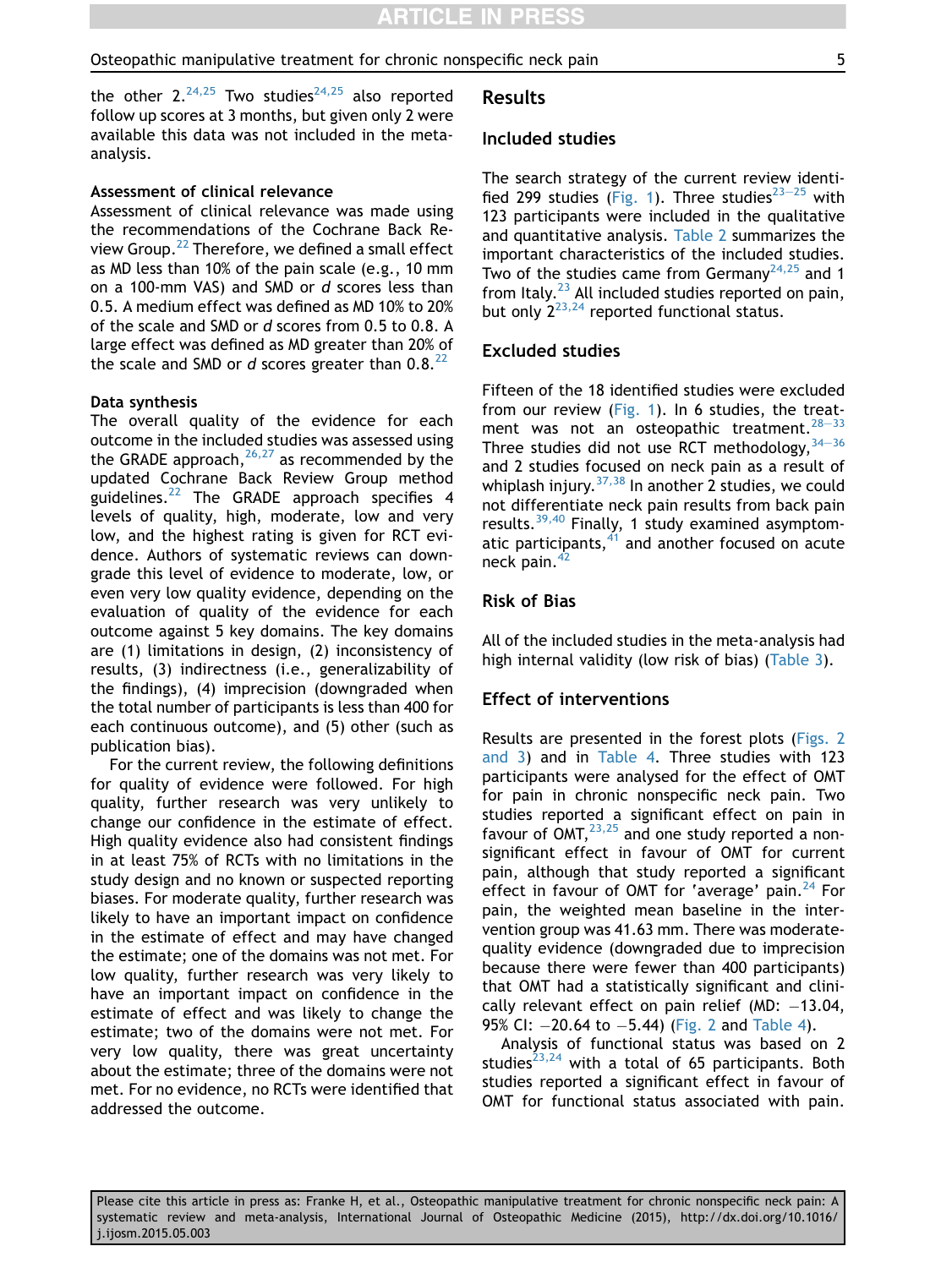# **TICLE IN PRES**

<span id="page-5-0"></span>

Fig. [1](#page-11-0) Flowchart of study selection.<sup>1</sup> Sensitive and unspecific search, no adequate filter options possible. Abbreviations: mRCT, metaRegister of Controlled Trials; OMT, osteopathic manipulative treatment; RCT, randomized controlled trial.

There was moderate-quality evidence (downgraded due to imprecision because there were fewer than 400 participants) of a non-significant difference in favour of OMT (SMD:  $-0.38$ , 95% CI:  $-0.88$  to 0.11) [\(Fig. 3](#page-10-0) and [Table 4\)](#page-9-0).

## Adverse events

Only 1 of the 3 studies reported on adverse events. Schwerla et al. $^{24}$  $^{24}$  $^{24}$  stated that no serious adverse events were reported during the treatment period although transient minor events, such as tiredness on the day of treatment and short-term aggravation of symptoms in other 'familiar' regions, were noted. The other 2 studies $^{23,25}$  $^{23,25}$  $^{23,25}$  did not report on adverse events. In personal communications, the authors of these studies indicated that no adverse events occurred.

## **Discussion**

To our knowledge, the current review is the first systematic review with meta-analyses to examine the effect of OMT for chronic nonspecific neck pain. The included studies had to use an osteopathic approach where clinical judgement was used to individualize the treatment to each patient instead of using a single technique or predetermined set of techniques. Our analyses found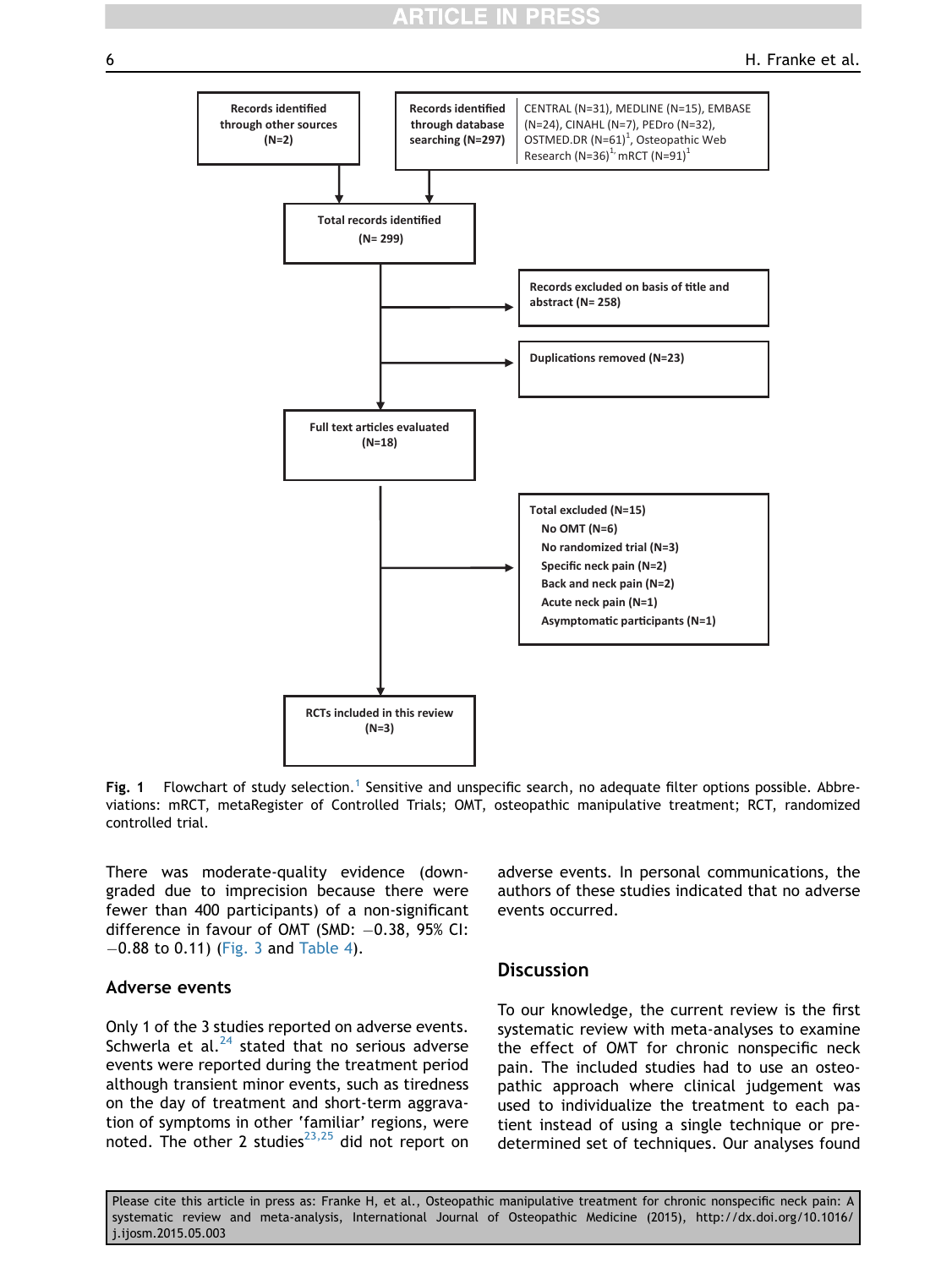<span id="page-6-0"></span>

| Author/Year<br>Country                      | Tempel 2008<br>Germany                                                                                                                                                                   | Schwerla 2008 <sup>a</sup><br>Germany                                                                                                                                                                                                      | Mandara 2010 <sup>a</sup><br>Italy                                                                                                                                                                                       |
|---------------------------------------------|------------------------------------------------------------------------------------------------------------------------------------------------------------------------------------------|--------------------------------------------------------------------------------------------------------------------------------------------------------------------------------------------------------------------------------------------|--------------------------------------------------------------------------------------------------------------------------------------------------------------------------------------------------------------------------|
| Study design                                | <b>RCT</b>                                                                                                                                                                               | <b>RCT</b>                                                                                                                                                                                                                                 | RCT                                                                                                                                                                                                                      |
| Aim of the study                            | To assess the<br>effectiveness of<br>whether osteopathic<br>treatment influences<br>the pain of patients with<br>chronic nonspecific neck<br>disorder in comparison<br>to physiotherapy  | Assessment of OMT<br>efficacy for chronic<br>nonspecific neck pain                                                                                                                                                                         | To investigate the<br>effects of OMT plus<br>standard care on self-<br>reported pain and<br>disability.                                                                                                                  |
| Duration of pain                            | At least 3 months                                                                                                                                                                        | At least 3 months                                                                                                                                                                                                                          | At least 3 months                                                                                                                                                                                                        |
| Reported inclusion/<br>exclusion criteria   | yes/yes                                                                                                                                                                                  | yes/yes                                                                                                                                                                                                                                    | yes/yes                                                                                                                                                                                                                  |
| <b>Outcome Measurement</b>                  | 1. VAS, 2. Duration of<br>pain, 3. Frequency of<br>pain, 4. SF-36, 5. Nordic<br>questionnaire                                                                                            | 1. NRS of actual pain,<br>average pain, and worst<br>pain, 2. Northwick Park<br>Pain Questionnaire, 3.<br>Nordic Questionnaire,<br>4. SF-36, 5. Osteopathic<br>examination form, 6.<br>Medication<br>questionnaire and diary               | 1. VAS, 2. Neck<br>disability index (Italian<br>version)                                                                                                                                                                 |
| No. of patients (rand.)/<br><b>Dropouts</b> | 60/2                                                                                                                                                                                     | 41/4                                                                                                                                                                                                                                       | 28/8                                                                                                                                                                                                                     |
| No. of patients/mean age                    |                                                                                                                                                                                          |                                                                                                                                                                                                                                            |                                                                                                                                                                                                                          |
| a. Intervention                             | $a = 31/g 38$                                                                                                                                                                            | $a = 23/642$                                                                                                                                                                                                                               | $a = 13/650$                                                                                                                                                                                                             |
| b. Control                                  | $b = 29/0.42$                                                                                                                                                                            | $b = 18/645$                                                                                                                                                                                                                               | $b = 15/a 50$                                                                                                                                                                                                            |
| Treatment (No.)                             |                                                                                                                                                                                          |                                                                                                                                                                                                                                            |                                                                                                                                                                                                                          |
| a. Intervention                             | $a =$ OMT (5)                                                                                                                                                                            | $a =$ Sham ultrasound (9)<br>$+$ OMT (5)                                                                                                                                                                                                   | $a = 0MT(6) + standard$<br>care                                                                                                                                                                                          |
| b. Control                                  | $b =$ Physiotherapy                                                                                                                                                                      | $b =$ Sham ultrasound                                                                                                                                                                                                                      | $b =$ Sham manipulation                                                                                                                                                                                                  |
|                                             | $(9 - 18)$                                                                                                                                                                               | (9)                                                                                                                                                                                                                                        | $(6) +$ standard care                                                                                                                                                                                                    |
| Period                                      | 11 weeks                                                                                                                                                                                 | 11 weeks                                                                                                                                                                                                                                   | 6 weeks                                                                                                                                                                                                                  |
| Follow up                                   | After 3 months                                                                                                                                                                           | After 3 months                                                                                                                                                                                                                             |                                                                                                                                                                                                                          |
| <b>Authors conclusion</b>                   | "Five osteopathic<br>treatments over 10-<br>week period could cause<br>a clinically relevant<br>influence on pain and<br>quality of life in patients<br>with chronic neck<br>disorders." | "The results of this first<br>rigorous randomized<br>controlled trial seem to<br>confirm previous<br>empirical findings, and<br>are in favour of an<br>osteopathic treatment<br>of CNP as a method<br>with long-term effects<br>$\cdots$ " | "OMT added to<br>standard care was able<br>to significantly reduce<br>neck pain and disability<br>compared to SMT. The<br>effect of the treatment<br>seems to be dependent<br>on the number of<br>manipulative sessions" |

 $CNP =$  Chronic neck pain; NRS = Numeric rating scale; NS = Not specified; SMT = Sham manual treatment; VAS = Visual analogue scale pain.

a Published and unpublished data.

significant effects for pain of a clinically relevant magnitude according to the criteria recommended by the Cochrane Collaboration.<sup>[22](#page-11-0)</sup> The MD score was 13.04, which means that a change of 13.04 mm occurred on the 100 mm VAS scale. This change was greater than the minimal clinically important

difference and represents an improvement of 31% in relation to the baseline score. An MD from 10 to 20 on this scale is interpreted as a medium clinical effect, so the change in neck pain represents improvement that is likely to be clinically meaningful. $22,43$  Our analysis of effect for functional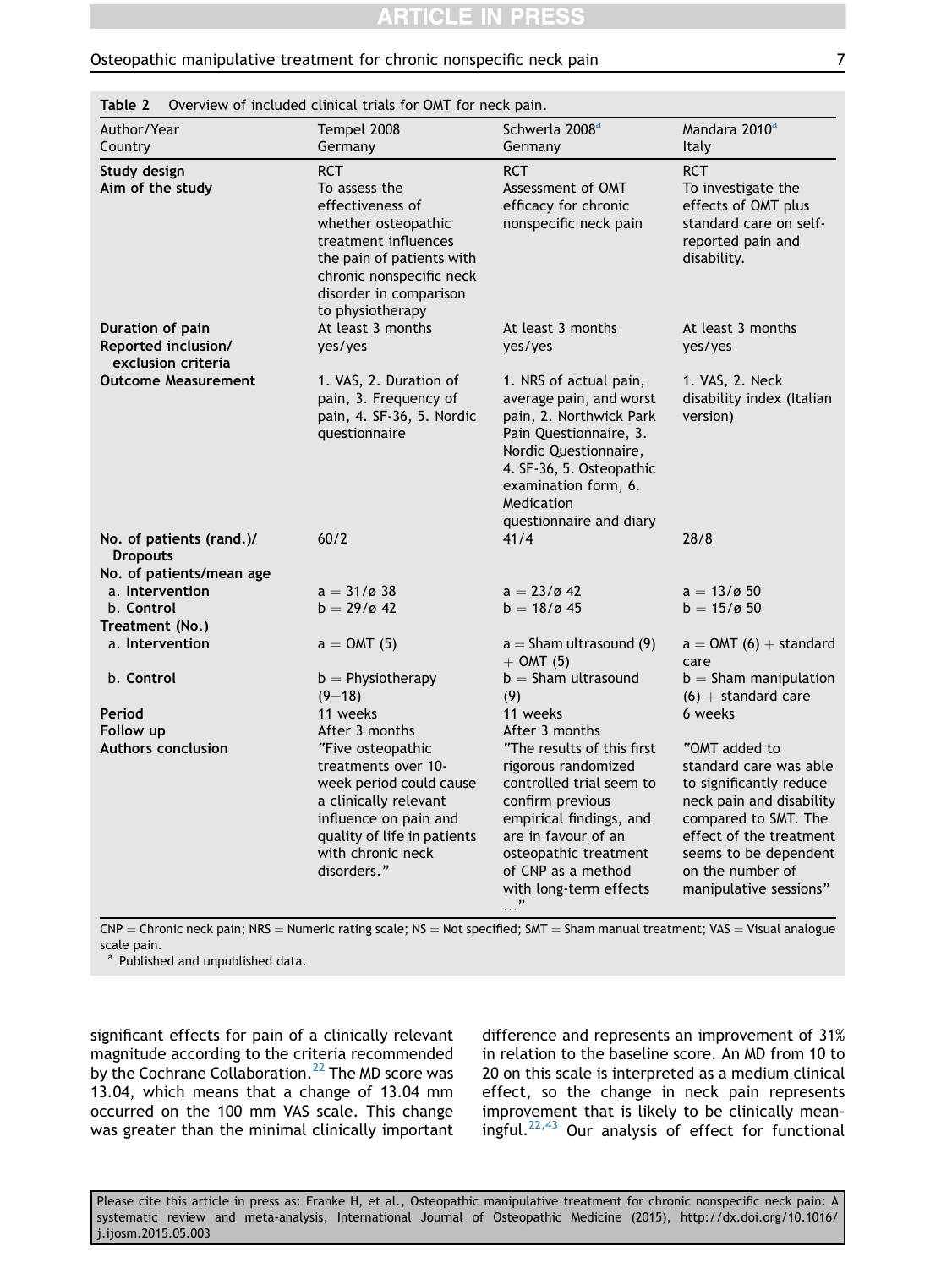|                       | Table 3 Risk of Bias in the included studies.                                                                                                                                                                  |                                        |                      |                   |                                                   |                                                                   |                   |                               |              |                                                      |   |                                         |
|-----------------------|----------------------------------------------------------------------------------------------------------------------------------------------------------------------------------------------------------------|----------------------------------------|----------------------|-------------------|---------------------------------------------------|-------------------------------------------------------------------|-------------------|-------------------------------|--------------|------------------------------------------------------|---|-----------------------------------------|
| Study                 | Randomization? Allocation Patient Care                                                                                                                                                                         | concealed? blinding? provider assessor |                      |                   |                                                   | Outcome Drop-outs Free of Groups Co-<br>described                 | selective similar |                               | intervention | Compliance Intention-Similar<br>acceptable? to-treat |   | to-treat timing<br>analysis? of outcome |
|                       |                                                                                                                                                                                                                |                                        |                      |                   | blinding? <sup>a</sup> blinding? <sup>b</sup> and | acceptable? reporting? baseline? or similar?                      | outcome at        |                               | avoided      |                                                      |   | assessment?                             |
|                       |                                                                                                                                                                                                                |                                        |                      |                   | 5                                                 | ە                                                                 |                   | ∞                             | σ            |                                                      |   | 12                                      |
| Schwerla LR<br>2008   |                                                                                                                                                                                                                |                                        | $\frac{\alpha}{1}$   | £                 | $\frac{\alpha}{\pm}$                              | $\mathbf{a}$                                                      | $\approx$         | $\mathbf{\underline{\alpha}}$ | $\leq$       |                                                      | 壬 | $\mathbf{a}$                            |
| <b>Tempel</b><br>2008 | $\mathbf{r}$                                                                                                                                                                                                   |                                        | $\frac{\alpha}{\pm}$ | $\widetilde{\Xi}$ | $\widetilde{\pm}$                                 | $\approx$                                                         |                   |                               |              |                                                      | 壬 |                                         |
| Mandara LR<br>2010    |                                                                                                                                                                                                                |                                        |                      | $\widetilde{\pm}$ |                                                   | ¥                                                                 | $\approx$         |                               |              | $\mathbf{R}$                                         | 또 | $\mathbf{\tilde{u}}$                    |
|                       | Abbreviations: HR, high risk of bias; LR, low risk of bias; UC,<br><sup>b</sup> For patient-reported outcomes, a low risk of bias is only<br><sup>a</sup> In manual therapy studies, blinding is not possible. |                                        |                      | unclear.          |                                                   | possible if there is a low risk of bias for participant blinding. |                   |                               |              |                                                      |   |                                         |

<span id="page-7-0"></span>8 according to the control of the control of the control of the control of the control of the control of the control of the control of the control of the control of the control of the control of the control of the control

status found a non-significant difference in favour of OMT, but this effect was not deemed to be clinically significant.

CLE IN

The risk of bias in the included 3 studies was assessed as low since all of them met at least 6 of the Risk of Bias criteria and had no serious flaws. None of the studies had a high risk of bias in the randomization and allocation procedures, but all had problems with the 3 blinding criteria. In manual therapy studies, blinding is typically an issue because patients tend to be aware when manual treatment is performed (versus sham, standard care or no treatment) and practitioners cannot be easily blinded to the treatment intervention they deliver.

Although the current review is limited by the small number of included studies, the treatment effects appeared to compare favourably with the effects of other treatments from previously published systematic reviews. $44-49$  $44-49$  $44-49$  However, direct comparison of the relative effectiveness of OMT with other interventions commonly offered to patients with neck pain is not possible because of the different comparison groups in the studies of the current review and in other reviews. In the current review, the comparison groups were heterogeneous, and the studies compared OMT and sham ultrasound to sham ultrasound alone, $^{24}$  $^{24}$  $^{24}$  OMT to physiotherapy, $25$  and OMT with standard care to sham manipulation with standard care.<sup>[23](#page-11-0)</sup> The current authors hope that a growing number of studies in the near future will allow grouping of comparison interventions for estimation of the effect of OMT compared to specific interventions.

Statistical heterogeneity refers to the variation in study outcomes between studies and is useful for the interpretation of meta-analysis results. Assessment of heterogeneity was based on the calculation of  $I^2$ , as recommended by the Cochrane Collaboration.<sup>[21](#page-11-0)</sup> For the outcome of pain,  $I^2$  was 34%, which can be interpreted as representing moderate heterogeneity. For functional status,  $I^2$ was 0%, which represents no or unimportant heterogeneity. Although the studies were small, which typically increases the likelihood of heterogeneity, substantial heterogeneity appeared not to be a major concern in either of the outcomes.

In one Cochrane review and meta-analysis, Gross et al. $44$  compared the evidence of effectiveness of manipulation and mobilization for neck pain. The authors found some immediate- or shortterm pain relief with cervical manipulation or mobilization alone, but these benefits were not maintained over the long term. Further, moderatequality evidence suggested that cervical manipulation and mobilization produced similar effects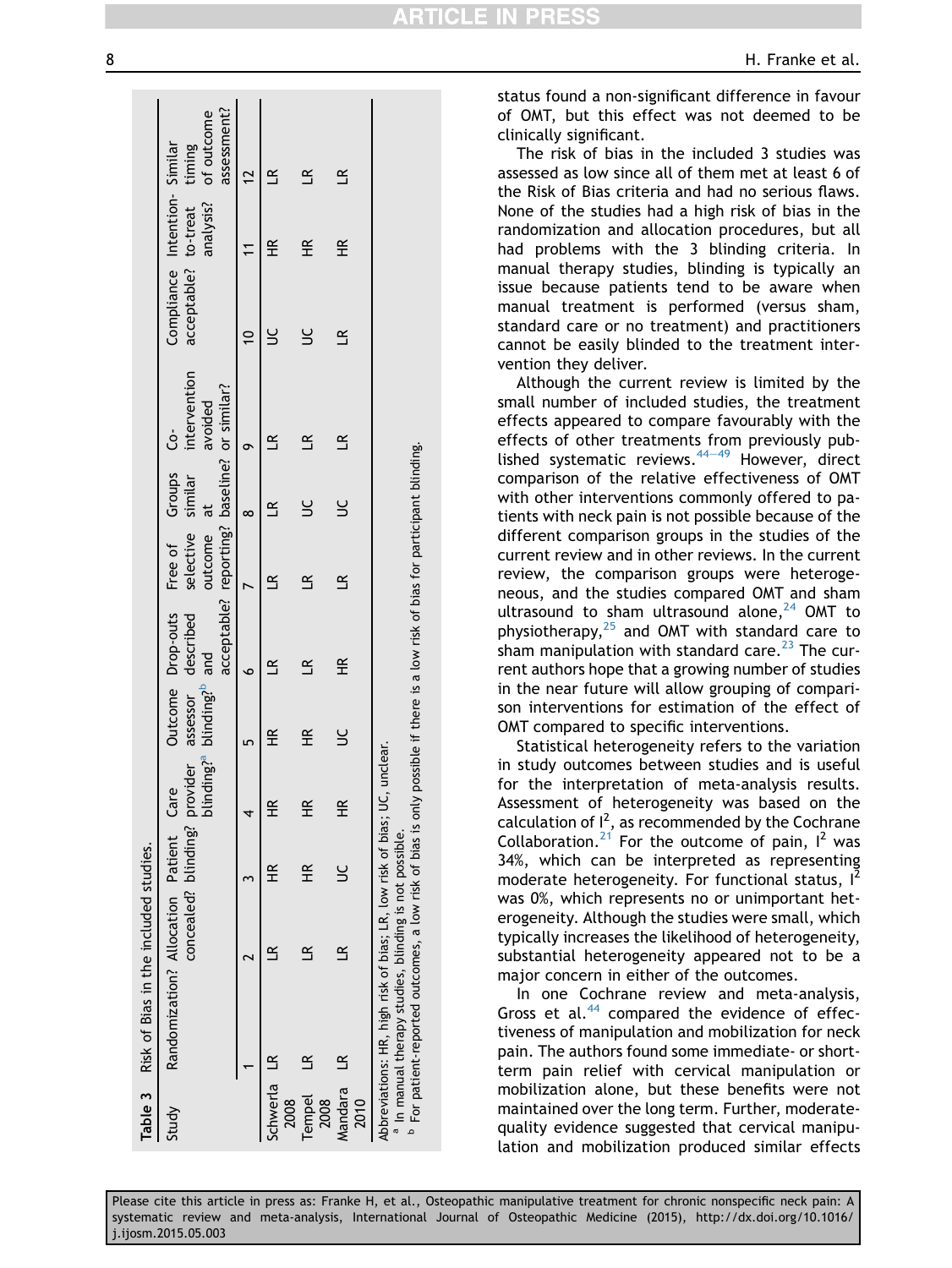<span id="page-8-0"></span>

Fig. 2 Osteopathic manipulative treatment for chronic nonspecific neck pain. Outcome: pain. Abbreviations: CI, confidence interval; SD, standard deviation.

for pain and function. Evidence also supported the use of thoracic manipulation alone for immediate pain relief and improvements in function. In another review, Cross et al. $45$  found that thoracic spine thrust manipulation seemed to provide short-term improvement in patients with acute or subacute mechanical neck pain, but they concluded that the evidence was weak. The review by Gross et al. $44$  included 27 studies and 1522 analyzed patients, which represents a greater number of patients than in the current review. In another review,<sup>[46](#page-12-0)</sup> the effectiveness of massage for neck pain was uncertain because only very lowlevel evidence was found that massage techniques were more effective than control or placebo treatments in improving function and tenderness.

The addition of exercises to manual therapy treatment appears to be beneficial. In a review of exercises for neck disorders, Kay et al. $47$  found low-to-moderate quality evidence supporting the use of specific cervical and scapular stretching and strengthening exercises for chronic neck pain immediately post-treatment and medium term. Further, according to a recent review,  $48$  2 highquality trials suggested a benefit from the addition of exercises to manual therapies. In a study by Miller et al.,  $49 \text{ moderate-quality evidence was}$  $49 \text{ moderate-quality evidence was}$ found for a combination of exercises and manual therapy for pain reduction over manual therapy alone and high-quality evidence was found for greater short-term pain relief, but no long-term differences were found for chronic neck pain. The authors also reported low-quality evidence for clinically important long-term improvements in functional status. In the current review, osteopaths used a variety of manual techniques according to their clinical judgement, but none of the technique descriptions in the included studies outlined the prescription of home stretching or strengthening exercises. Future studies should consider the addition of exercises to enhance the effectiveness of OMT.

The authors of the current review are not aware of other systematic reviews of OMT for neck pain.

However, reviews do exist for OMT of musculo-skeletal pain<sup>[13](#page-11-0)</sup> and low back pain.<sup>[11,12,50](#page-11-0)</sup> In a recent comprehensive review of OMT for low back pain, Franke et al.<sup>[12](#page-11-0)</sup> reviewed 15 studies and found moderate-quality evidence of a significant effect on pain relief and functional status in acute or chronic low back pain and in chronic nonspecific low back pain, and the effects appeared to be clinically significant. Further, the authors<sup>[12](#page-11-0)</sup> found the effects of OMT appeared to have a larger effect on pain than functional status. This finding supports results from the current review, where the effects of OMT also appeared to more strongly influence pain than functional status.

The Cochrane Collaboration<sup>[21](#page-11-0)</sup> recommends that authors of systematic reviews search for unpublished studies, and one of the included studies in the current review was found in the 'grey' literature as part of the proceedings from a conference. $25$  Of the 2 other included studies, the study by Schwerla et al. $^{24}$  $^{24}$  $^{24}$  was published as a full paper, and the study by Mandara et al. $^{23}$  $^{23}$  $^{23}$  was published only as an abstract. Two of the included studies were from Germany<sup>[24,25](#page-11-0)</sup> and one from Italy.<sup>[23](#page-11-0)</sup> Given that there is variation in the use and emphasis of techniques and the style of practice throughout the world, it is unknown whether the treatment approaches used in these studies are comparable to the typical treatment approaches used by osteopathic physicians in the United States or by osteopaths in the United Kingdom, Australia, and elsewhere.

The delivery of OMT in each of the included studies was not standardized between practitioners, but it represented the practice approach typically used in private clinical practice since a range of manual techniques were used that required individual clinical judgement for each patient. Most of the studies provided an indication of the range of manual techniques used for OMT, but the exact interventions performed for each patient were generally unknown. For instance, OMT interventions in the included studies may have emphasized different manual treatment approaches, such as direct, indirect, visceral or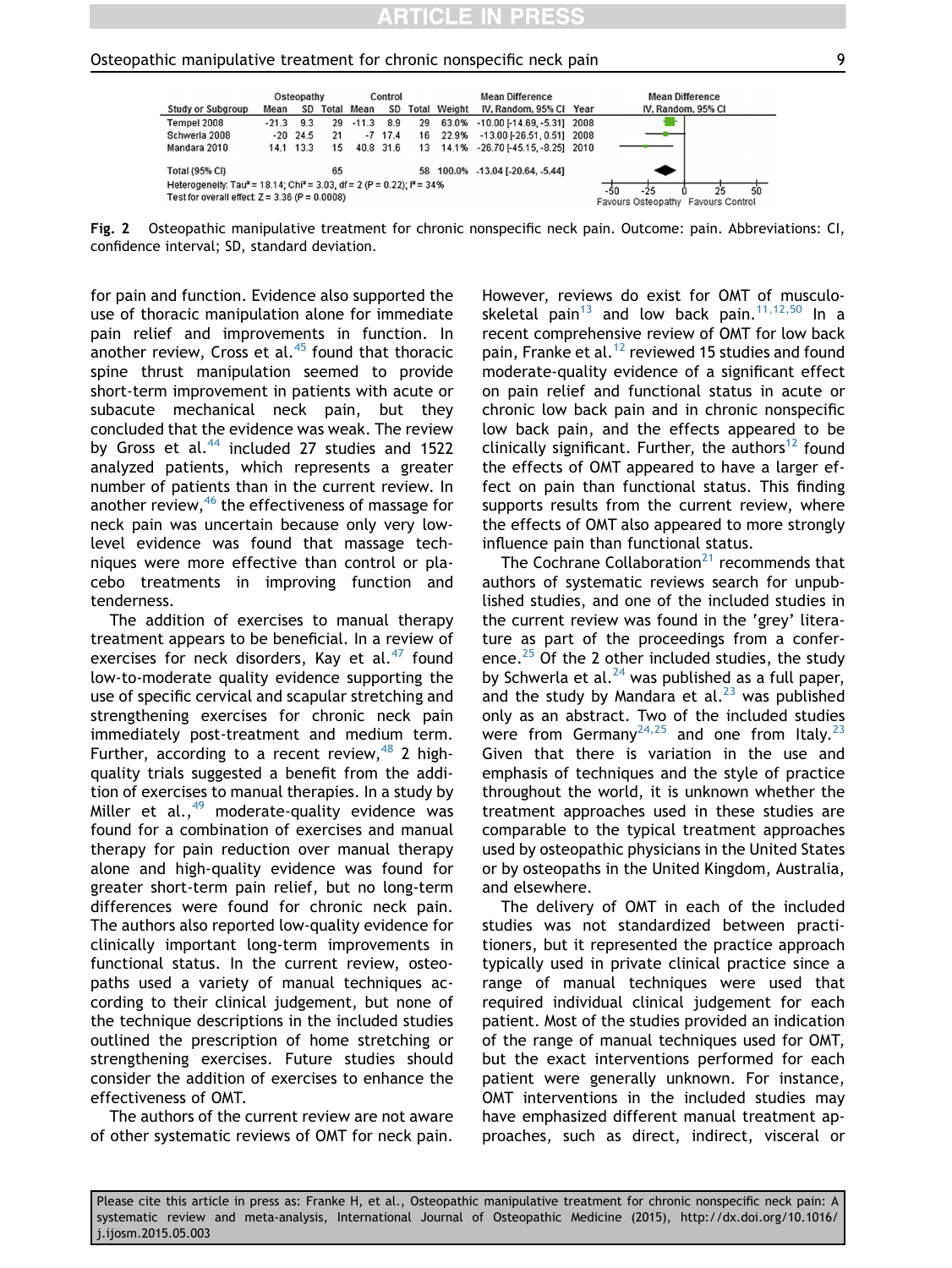## <span id="page-9-0"></span>Table 4 Summary of findings of included randomized controlled trials.

OMT compared to other interventions for chronic nonspecific neck pain

| Outcomes                                                                                      | Illustrative comparative risks <sup>a</sup> (95% CI)                             |                                                                                                                                  | No. of participants | Quality of the                                          | Comments                                                                                           |
|-----------------------------------------------------------------------------------------------|----------------------------------------------------------------------------------|----------------------------------------------------------------------------------------------------------------------------------|---------------------|---------------------------------------------------------|----------------------------------------------------------------------------------------------------|
|                                                                                               | Assumed risk<br>Other interventions                                              | Corresponding risk<br><b>OMT</b>                                                                                                 | (studies)           | evidence (GRADE)                                        |                                                                                                    |
| Pain<br>Pain VAS Scale from 0<br>to 100 (worse pain)                                          | The mean pain ranged<br>across control groups<br>from $24.4$ to $36.9$           | The mean pain in the<br>intervention groups<br>was 13.04 lower<br>(20.64 to 5.44 lower)                                          | $123$ (3 studies)   | $\oplus$ $\oplus$ $\oplus$<br>moderate <sup>b</sup>     | This difference is statistically<br>significant and clinically<br>relevant                         |
| <b>Functional status</b><br>Disability Questionnaire<br>(higher scores $=$ worse<br>function) | The mean functional<br>status ranged across<br>control groups from<br>27.2 to 35 | The mean functional<br>status in the intervention<br>groups was 0.38 standard<br>deviations lower (0.88<br>lower to 0.11 higher) | $65$ (2 studies)    | $\oplus \oplus \oplus \ominus$<br>moderate <sup>b</sup> | This difference is not<br>statistically significant and<br>not likely to be clinically<br>relevant |
| Adverse events                                                                                | Not observed                                                                     | Not estimable                                                                                                                    | $123$ (3 studies)   |                                                         | In the studies no adverse<br>events were observed                                                  |

GRADE Working Group grades of evidence:

High quality: Further research is very unlikely to change our confidence in the estimate of effect.

Moderate quality: Further research is likely to have an important impact on our confidence in the estimate of effect and may change the estimate. Low quality: Further research is very likely to have an important impact on our confidence in the estimate of effect and is likely to change the estimate. Very low quality: We are very uncertain about the estimate.

Abbreviations: CI, confidence interval; OMT, osteopathic manipulative treatment; VAS, visual analogue scale.

<sup>a</sup> The basis for the assumed risk (e.g., the median control group risk across studies) is provided in footnotes. The corresponding risk (and its 95% confidence interval) is based on the assumed risk in the comparison group and the relative effect of the intervention (and its 95% CI).

<sup>b</sup> Participants <400.

**ARESSS**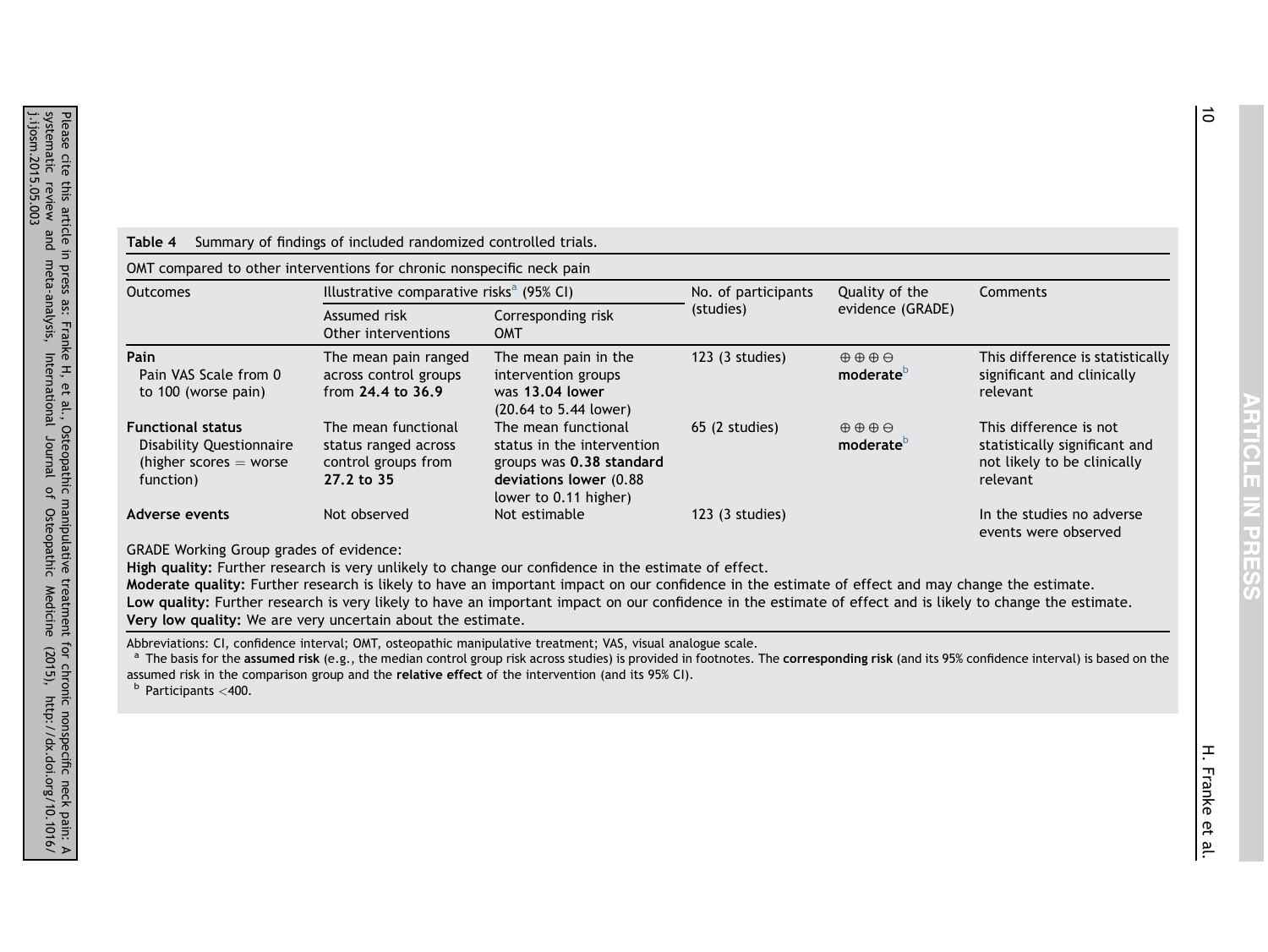<span id="page-10-0"></span>

cranial techniques.<sup>[5](#page-11-0)</sup> Unfortunately, this lack of specific information did not enable us to identify whether responder and non-responder patient groups received different treatments or what were the most effective components of the OMT interventions for neck pain.

Few clinical guidelines for the treatment of neck pain exist, and because the osteopathic treatments included in the reviewed studies do not specify the particular techniques and advice, it is difficult to determine whether these treatments comply with available guidelines. In a guideline produced by the American Physical Therapy Association, Childs et al. $51$  recommend cervical thrust manipulation and mobilization procedures, particularly if combined with exercises, as well as thoracic spine thrust manipulation. Given that OMT often includes spinal manipulation directed at both symptomatic and anatomically related regions, it is likely that treatment complied with these limited guidelines.

The major limitations of the current review were the small number of available studies and the small sample sizes in those studies. The 3 included studies had sample sizes of 60, 41, and 28 participants. Therefore, the total number of participants in the current review was under 400 participants, which creates imprecision and requires downgrading the level of evidence according to the GRADE criteria.  $26,27$  In addition, there were different comparison groups in the included studies, such as active treatment with physiotherapy<sup>[25](#page-11-0)</sup> or placebo controls using sham manipulation $^{23}$  $^{23}$  $^{23}$  and sham ultrasound.<sup>[24](#page-11-0)</sup>

## Conclusion

To our knowledge, the current systematic review is the first to review studies to assess the effectiveness of OMT in the management of chronic nonspecific neck pain. The studies we reviewed generally had a low risk of bias but had small sample sizes of patients and different comparison treatments. Our results suggested that OMT improved pain in chronic nonspecific neck pain in a clinically meaningful way, but the improvement in functional status seemed to be small and not likely to be clinically meaningful. Given the small sample sizes, different comparison groups in the different studies, and lack of long-term measurement in the included studies, larger, highquality RCTs with robust comparison groups are needed to provide firm conclusions regarding the effectiveness of OMT for chronic neck pain.

deviation.

deviation.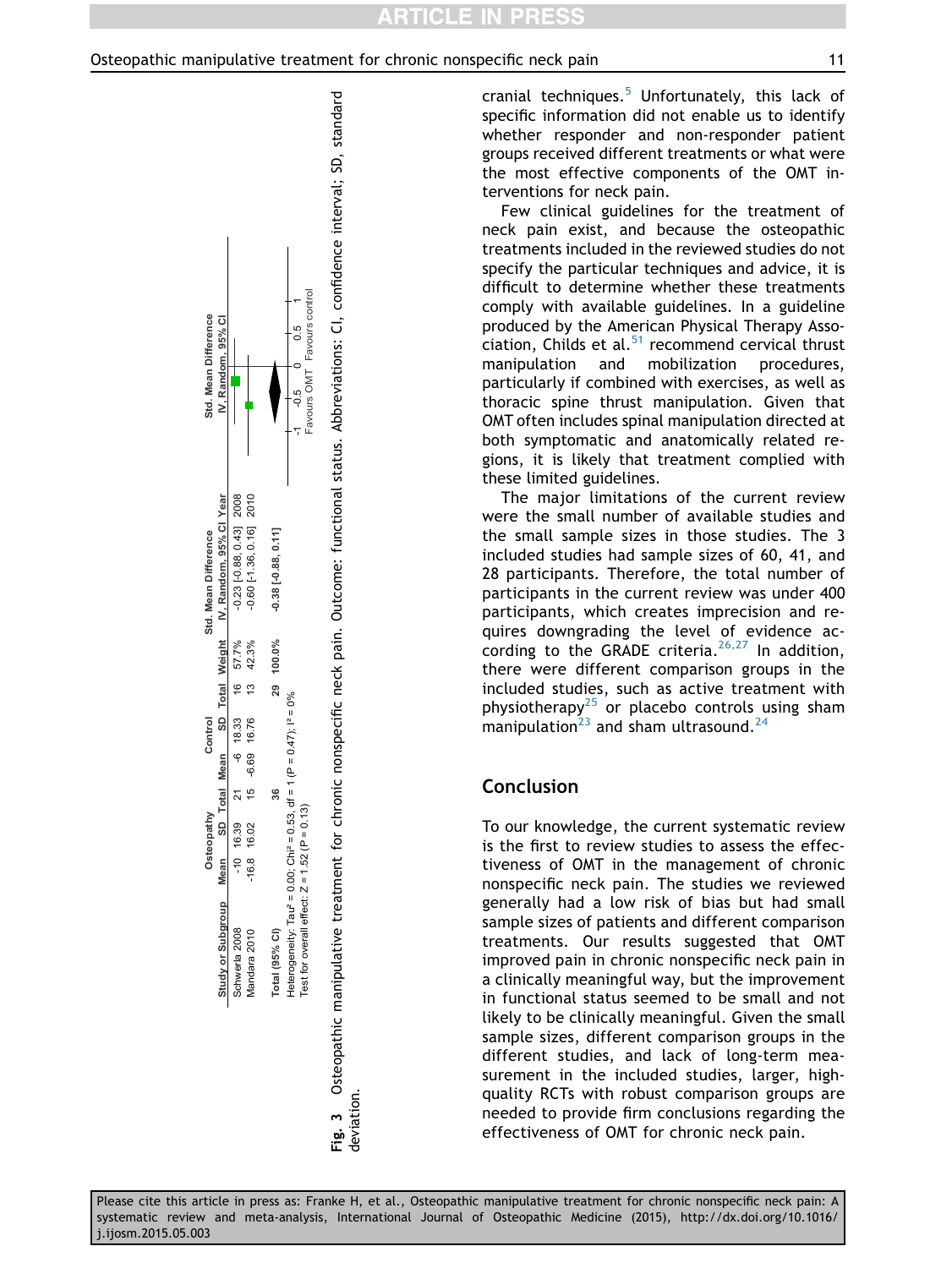## <span id="page-11-0"></span>Competing interest, funding source, and conflict of interest statement

The authors declare that they have no competing interests. This research received no grant from any funding agency in the public, commercial, or notfor-profit sectors. Both HF and GF are osteopaths.

## Ethical statement

The study was a systematic review. It did not involve experimentation on human subjects and therefore did not require approval from an Institutional Ethics committee. The study met the requirements of systematic reviews detailed by the PRISMA statement.

## Acknowledgements

The authors wish to acknowledge the assistance of Florian Schwerla, D.O.M.R.O., MSc for help with writing the background of this article. The authors also wish to acknowledge the assistance of Deborah Goggin, MA, Scientific Writer, A.T. Still Research Institute, A.T. Still University, in the preparation of this manuscript for publication.

## References

- 1. [Guzman J, Hurwitz EL, Carroll LJ, Haldeman S, Cote P,](http://refhub.elsevier.com/S1746-0689(15)00049-8/sref1) [Carragee EJ, et al. A new conceptual model of neck pain:](http://refhub.elsevier.com/S1746-0689(15)00049-8/sref1) [linking onset, course, and care: the Bone and Joint Decade](http://refhub.elsevier.com/S1746-0689(15)00049-8/sref1) [2000](http://refhub.elsevier.com/S1746-0689(15)00049-8/sref1)-[2010 Task Force on Neck Pain and its Associated](http://refhub.elsevier.com/S1746-0689(15)00049-8/sref1) Disorders. [Spine \(Phila Pa 1976\)](http://refhub.elsevier.com/S1746-0689(15)00049-8/sref1) 2008;33:S14-[23.](http://refhub.elsevier.com/S1746-0689(15)00049-8/sref1)
- 2. [Hogg-Johnson S, van der Velde G, Carroll LJ, Holm LW,](http://refhub.elsevier.com/S1746-0689(15)00049-8/sref2) [Cassidy JD, Guzman J, et al. The burden and determinants](http://refhub.elsevier.com/S1746-0689(15)00049-8/sref2) [of neck pain in the general population: results of the Bone](http://refhub.elsevier.com/S1746-0689(15)00049-8/sref2) [and Joint Decade 2000-2010 Task Force on Neck Pain and](http://refhub.elsevier.com/S1746-0689(15)00049-8/sref2) [its Associated Disorders.](http://refhub.elsevier.com/S1746-0689(15)00049-8/sref2) Spine (Phila Pa 1976) 2008;33:  $S39 - 51.$  $S39 - 51.$  $S39 - 51.$
- 3. [DiGiovanna EL, Schiowitz S, Dowling DJ.](http://refhub.elsevier.com/S1746-0689(15)00049-8/sref3) An osteopathic [approach to diagnosis & treatment](http://refhub.elsevier.com/S1746-0689(15)00049-8/sref3). 3rd ed. Philadelphia: [Lippincott William & Wilkins; 2005](http://refhub.elsevier.com/S1746-0689(15)00049-8/sref3).
- 4. [Vaughan B, Morrison T, Buttigieg D, Macfarlane C, Fryer G.](http://refhub.elsevier.com/S1746-0689(15)00049-8/sref4) [Approach to low back pain - osteopathy.](http://refhub.elsevier.com/S1746-0689(15)00049-8/sref4) Aust Fam Physi $cian$  [2014;](http://refhub.elsevier.com/S1746-0689(15)00049-8/sref4)43:197-[8.](http://refhub.elsevier.com/S1746-0689(15)00049-8/sref4)
- 5. Greenman PE. [Principles of manual medicine](http://refhub.elsevier.com/S1746-0689(15)00049-8/sref5). 3rd ed. [Philadelphia: Lippincott William & Wilkins; 2003.](http://refhub.elsevier.com/S1746-0689(15)00049-8/sref5)
- 6. [Maniadakis N, Gray A. The economic burden of back pain](http://refhub.elsevier.com/S1746-0689(15)00049-8/sref6) [in the UK.](http://refhub.elsevier.com/S1746-0689(15)00049-8/sref6) Pain 2000;84:95-[103.](http://refhub.elsevier.com/S1746-0689(15)00049-8/sref6)
- 7. [Fawkes CA, Leach CM, Mathias S, Moore AP. A profile of](http://refhub.elsevier.com/S1746-0689(15)00049-8/sref7) [osteopathic care in private practices in the United](http://refhub.elsevier.com/S1746-0689(15)00049-8/sref7) [Kingdom: a national pilot using standardised data collec-](http://refhub.elsevier.com/S1746-0689(15)00049-8/sref7)tion. [Man Ther](http://refhub.elsevier.com/S1746-0689(15)00049-8/sref7) 2014;19:125-[30.](http://refhub.elsevier.com/S1746-0689(15)00049-8/sref7)
- 8. [General Osteopathic Council.](http://refhub.elsevier.com/S1746-0689(15)00049-8/sref8) Snapshot survey. London, [UK: General Osteopathic Council; 2001](http://refhub.elsevier.com/S1746-0689(15)00049-8/sref8).
- 9. [Orrock P. Profile of members of the Australian osteopathic](http://refhub.elsevier.com/S1746-0689(15)00049-8/sref9) [association: part 2-the patients.](http://refhub.elsevier.com/S1746-0689(15)00049-8/sref9) Int J Osteopath Med [2009;](http://refhub.elsevier.com/S1746-0689(15)00049-8/sref9)12:128-[39.](http://refhub.elsevier.com/S1746-0689(15)00049-8/sref9)
- 10. [Johnson SM, Kurt ME. Conditions and diagnoses for which](http://refhub.elsevier.com/S1746-0689(15)00049-8/sref10) [osteopathic primary care physicians and specialists use](http://refhub.elsevier.com/S1746-0689(15)00049-8/sref10) [osteopathic manipulative treatment.](http://refhub.elsevier.com/S1746-0689(15)00049-8/sref10) J Am Osteopath Assoc [2002;](http://refhub.elsevier.com/S1746-0689(15)00049-8/sref10)102:527-[40](http://refhub.elsevier.com/S1746-0689(15)00049-8/sref10).
- 11. [Orrock PJ, Myers SP. Osteopathic intervention in chronic](http://refhub.elsevier.com/S1746-0689(15)00049-8/sref11) [non-specific low back pain: a systematic review.](http://refhub.elsevier.com/S1746-0689(15)00049-8/sref11) BMC [Musculoskelet Disord](http://refhub.elsevier.com/S1746-0689(15)00049-8/sref11) 2013;14:129.
- 12. [Franke H, Franke JD, Fryer G. Osteopathic manipulative](http://refhub.elsevier.com/S1746-0689(15)00049-8/sref12) [treatment for nonspecific low back pain: a systematic](http://refhub.elsevier.com/S1746-0689(15)00049-8/sref12) review and meta-analysis. [BMC Musculoskelet Disord](http://refhub.elsevier.com/S1746-0689(15)00049-8/sref12) [2014;](http://refhub.elsevier.com/S1746-0689(15)00049-8/sref12)15:286.
- 13. [Posadzki P, Ernst E. Osteopathy for musculoskeletal pain](http://refhub.elsevier.com/S1746-0689(15)00049-8/sref13) [patients: a systematic review of randomized controlled](http://refhub.elsevier.com/S1746-0689(15)00049-8/sref13) trials. [Clin Rheumatol](http://refhub.elsevier.com/S1746-0689(15)00049-8/sref13)  $2011;30:285-91$  $2011;30:285-91$ .
- 14. [Chester R, Shepstone L, Daniell H, Sweeting D, Lewis J,](http://refhub.elsevier.com/S1746-0689(15)00049-8/sref14) [Jerosch-Herold C. Predicting response to physiotherapy](http://refhub.elsevier.com/S1746-0689(15)00049-8/sref14) [treatment for musculoskeletal shoulder pain: a systematic](http://refhub.elsevier.com/S1746-0689(15)00049-8/sref14) review. [BMC Musculoskelet Disord](http://refhub.elsevier.com/S1746-0689(15)00049-8/sref14) 2013;14:203.
- 15. [Haskins R, Rivett DA, Osmotherly PG. Clinical prediction](http://refhub.elsevier.com/S1746-0689(15)00049-8/sref15) [rules in the physiotherapy management of low back pain:](http://refhub.elsevier.com/S1746-0689(15)00049-8/sref15) [a systematic review.](http://refhub.elsevier.com/S1746-0689(15)00049-8/sref15) Man Ther 2012;17:9-[21](http://refhub.elsevier.com/S1746-0689(15)00049-8/sref15).
- 16. [Parkinson L, Sibbritt D, Bolton P, van Rotterdam J,](http://refhub.elsevier.com/S1746-0689(15)00049-8/sref16) [Villadsen I. Well-being outcomes of chiropractic inter](http://refhub.elsevier.com/S1746-0689(15)00049-8/sref16)[vention for lower back pain: a systematic review.](http://refhub.elsevier.com/S1746-0689(15)00049-8/sref16) Clin [Rheumatol](http://refhub.elsevier.com/S1746-0689(15)00049-8/sref16) 2013;32:167-[80](http://refhub.elsevier.com/S1746-0689(15)00049-8/sref16).
- 17. [Shaw L, Descarreaux M, Bryans R, Duranleau M, Marcoux H,](http://refhub.elsevier.com/S1746-0689(15)00049-8/sref17) [Potter B, et al. A systematic review of chiropractic man](http://refhub.elsevier.com/S1746-0689(15)00049-8/sref17)[agement of adults with Whiplash-Associated Disorders:](http://refhub.elsevier.com/S1746-0689(15)00049-8/sref17) [recommendations for advancing evidence-based practice](http://refhub.elsevier.com/S1746-0689(15)00049-8/sref17) [and research.](http://refhub.elsevier.com/S1746-0689(15)00049-8/sref17) Work 2010;35:369-[94.](http://refhub.elsevier.com/S1746-0689(15)00049-8/sref17)
- 18. [Liberati A, Altman DG, Tetzlaff J, Mulrow C, Gotzsche PC,](http://refhub.elsevier.com/S1746-0689(15)00049-8/sref18) [Ioannidis JP, et al. The PRISMA statement for reporting](http://refhub.elsevier.com/S1746-0689(15)00049-8/sref18) [systematic reviews and meta-analyses of studies that](http://refhub.elsevier.com/S1746-0689(15)00049-8/sref18) [evaluate healthcare interventions: explanation and elab](http://refhub.elsevier.com/S1746-0689(15)00049-8/sref18)[oration.](http://refhub.elsevier.com/S1746-0689(15)00049-8/sref18) BMJ 2009;339:b2700.
- 19. [Johnson SM, Kurtz ME. Osteopathic manipulative treat](http://refhub.elsevier.com/S1746-0689(15)00049-8/sref19)[ment techniques preferred by contemporary osteopathic](http://refhub.elsevier.com/S1746-0689(15)00049-8/sref19) physicians. [J Am Osteopath Assoc](http://refhub.elsevier.com/S1746-0689(15)00049-8/sref19) 2003;103:219-[24.](http://refhub.elsevier.com/S1746-0689(15)00049-8/sref19)
- 20. [Fryer G, Johnson JC, Fossum C. The use of spinal and](http://refhub.elsevier.com/S1746-0689(15)00049-8/sref20) [sacroiliac joint procedures within the British osteopathic](http://refhub.elsevier.com/S1746-0689(15)00049-8/sref20) [profession. Part 2: treatment.](http://refhub.elsevier.com/S1746-0689(15)00049-8/sref20) Int J Osteopath Med 2010; 13[:152](http://refhub.elsevier.com/S1746-0689(15)00049-8/sref20)-[9](http://refhub.elsevier.com/S1746-0689(15)00049-8/sref20).
- 21. Higgins JPT, Green S. [Cochrane handbook for systematic](http://refhub.elsevier.com/S1746-0689(15)00049-8/sref21) [reviews of interventions version 5.1.0: cochrane collabo](http://refhub.elsevier.com/S1746-0689(15)00049-8/sref21)ration[. 2011.](http://refhub.elsevier.com/S1746-0689(15)00049-8/sref21)
- 22. [Furlan AD, Pennick V, Bombardier C, van TM. 2009 updated](http://refhub.elsevier.com/S1746-0689(15)00049-8/sref22) [method guidelines for systematic reviews in the Cochrane](http://refhub.elsevier.com/S1746-0689(15)00049-8/sref22) Back Review Group. [Spine \(Phila Pa 1976.\)](http://refhub.elsevier.com/S1746-0689(15)00049-8/sref22) 2009;34:  $1929 - 41.$  $1929 - 41.$  $1929 - 41.$  $1929 - 41.$
- 23. [Mandara A, Ceriani A, Guzzetti G, Gulisano V, Fusaro A,](http://refhub.elsevier.com/S1746-0689(15)00049-8/sref23) [Bado F. Osteopathic manipulative treatment for chronic neck](http://refhub.elsevier.com/S1746-0689(15)00049-8/sref23) [pain: a randomized placebo controlled trial on the effect on](http://refhub.elsevier.com/S1746-0689(15)00049-8/sref23) pain and disability. [Int J Osteopath Med](http://refhub.elsevier.com/S1746-0689(15)00049-8/sref23) 2010;13:105.
- 24. [Schwerla F, Bischoff A, Nurnberger A, Genter P,](http://refhub.elsevier.com/S1746-0689(15)00049-8/sref24) [Guillaume JP, Resch KL. Osteopathic treatment of patients](http://refhub.elsevier.com/S1746-0689(15)00049-8/sref24) [with chronic non-specific neck pain: a randomised](http://refhub.elsevier.com/S1746-0689(15)00049-8/sref24) [controlled trial of efficacy.](http://refhub.elsevier.com/S1746-0689(15)00049-8/sref24) Forsch Komplementmed 2008;  $15:138 - 45.$  $15:138 - 45.$  $15:138 - 45.$  $15:138 - 45.$  $15:138 - 45.$
- 25. [Tempel R, Steffen S, Ruetz M, Schwerla F.](http://refhub.elsevier.com/S1746-0689(15)00049-8/sref25) Osteopathy as [an effective treatment alternative to physical therapy for](http://refhub.elsevier.com/S1746-0689(15)00049-8/sref25)